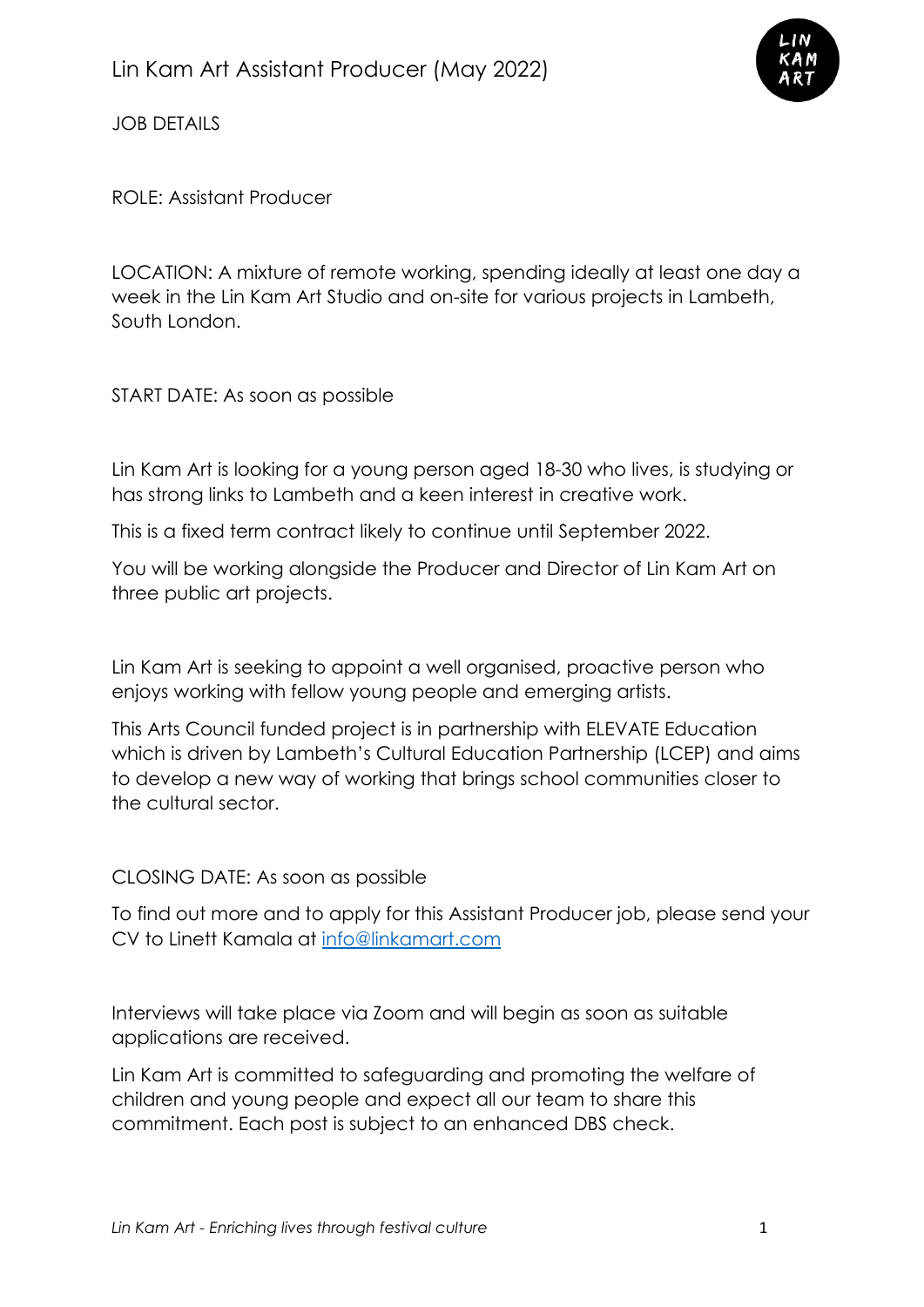

THE COMPANY

Lin Kam Art was established in 2016 by artist, educator & carnivalist Linett Kamala. Linett has over 30 years of experience working with organisations across all sectors and is passionate about sharing her love of festival culture with others.

MISSION: Enriching lives through festival culture via residencies, events, workshops and programmes.

VISION:

- We believe the festival arts are a powerful tool for wellness.
- We know celebratory festival experiences have a positive impact on our mental health
- We aim to enable everyone to thrive on festival vibes for 365 days of the year!

OUR VALUES: Inclusive - Diverse - Innovative- Fun

OUR APPROACH: Lin Kam Art takes an integrated approach to the festival arts, working across a range of disciplines including art, music, performance and public art.

FIND US:

**Website** 

<https://www.linkamart.com/>

Social media

[https://www.instagram.com/lin\\_kam\\_art/](https://www.instagram.com/lin_kam_art/)

[https://twitter.com/lin\\_kam\\_art](https://twitter.com/lin_kam_art)

LOCATION: Metroland Cultures, 91 Kilburn Square, London, NW6 6PS